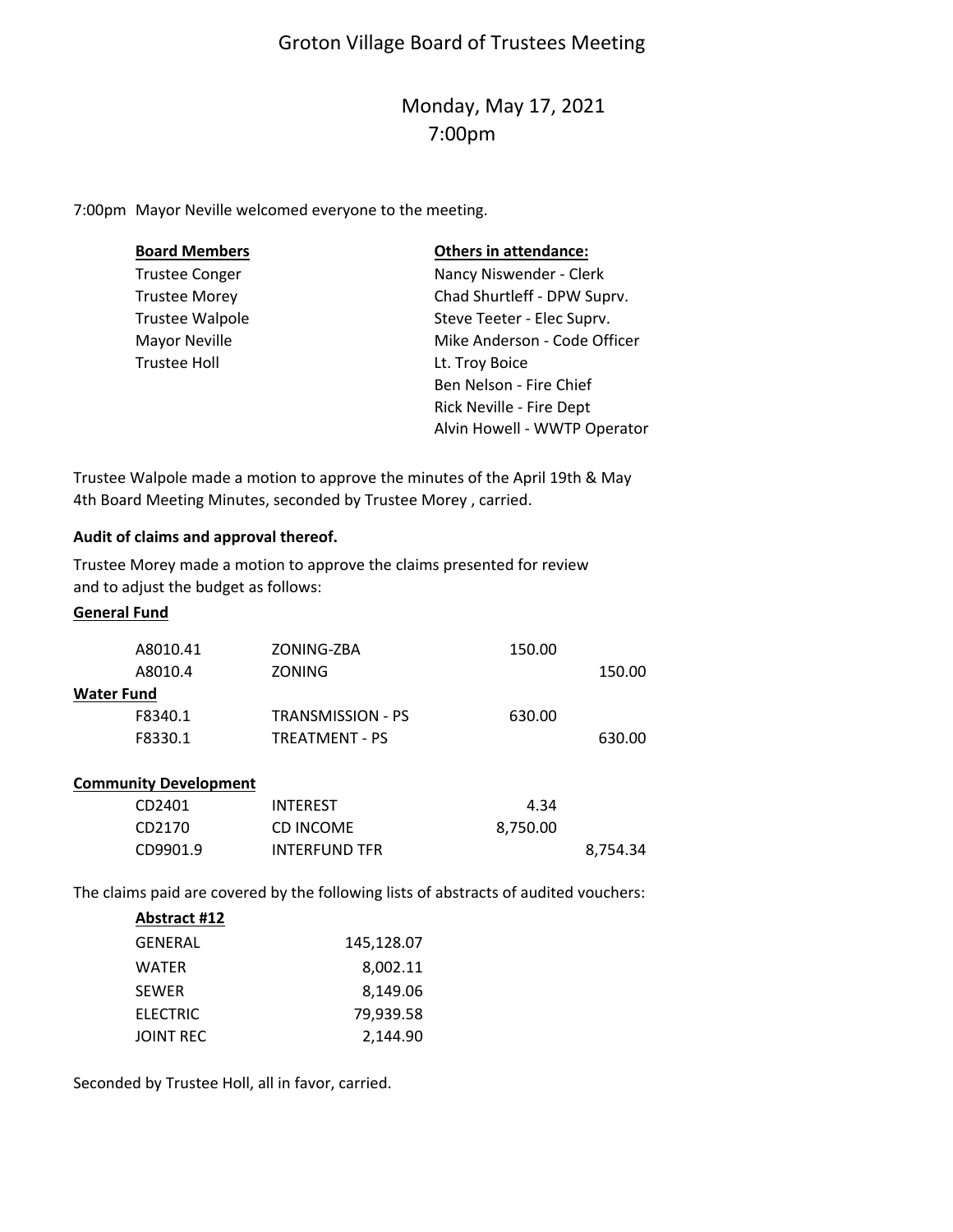### **Presentation & Discussion Items**

- $\bullet$ Groton Olde Home Days ‐ Flo Allen, Groton Olde Home Days Organizer, inquired if the Village Board is in favor of the Groton Olde Home Days taking place this year. She stated that all entertainment will be in compliance with the COVID guidelines that are in place at the time. The Carnival will be fenced in to control #'s. She also mentioned that they are keeping the amount of activities smaller this year to help with overcrowding. There will be the craft & collectibles at the Town barn, pony rides and petting zoo, a BMX show and the parade is being planned. Fundraising will soon begin. The Village Board was in agreement to have the event take place this year.
- $\bullet$ Jennifer Jones‐ Recreation Director gave a report on the summer camp programs and current numbers. The concerts are set, although the Old Timers band may not be able to perform. She also reviewed the operation of the pool this summer. The pool will be open to Groton Residents and guests. We will be using a registration system called Pool Pass. 10am‐12noon will be for summer camp, 12noon‐1pm for lap swim & preschool lessons in the kiddie pool. Remaining swim lessons will be determined on availability of guards. The goal is to open the pool on June 21st. There is a pool inspection planned for May 24th, to examine the condition of the pool before it is filled. There are 7 programs planned for summer camp. Fire camp is already up to a count of 60. Camps are almost full at this point. The Board agreed that this is a good plan for this year.

### **Monthly Department Reports:**

#### **Electric: Supervisor Teeter**

- **Began brush cleanup around the village.**
- $\bullet$ New Employee Jack Breed started work on May 3rd and begin safety training. Then was sent to the apprentice school.
- $\bullet$ Spent the next few days getting him ready for the school. He will continue on with the remaining classes scheduled for the year.
- **•** Transformer for C&D arrived and will be installed.
- New pole scheduled to be set up on Spring Street.
- Transformer on Cayuga Street to be set.
- Most brush is done, a little more to finish up on.

#### **Department of Public Works**

### **Supervisor Shurtleff reviewed his report submitted (attached to the minutes)**

- Will need to change out one fire hydrant.
- Pool paint on backorder to June.
- Discussion of Chlorine availability.
- Part time seasonal workers on list to be approved.
- New Hire applications for the full time laborer position are being reviewed.

### **Alvin Howell ‐ Waste Water Treatment Plant Operator**

- $\bullet$ Had the panel for the inflow pump rebuilt. They also provided a backup pump.
- $\bullet$ The whole system is being looked at as many items are hard to find. This will give them a chance to find parts.
- $\bullet$ Other pumps quit pumping. Tubing that goes in pumps are obsolete. \$8,000 for kit. A new company was able to get a new pump at the cost of the kit. They are going to look at the SCADA system which controls the plant
- $\bullet$ Still catching up on the sludge. Hoping to begin hauling liquid sludge beginning in June to help move it quicker, and reduce the use of the press and cut back on chemicals.

#### **Police Department**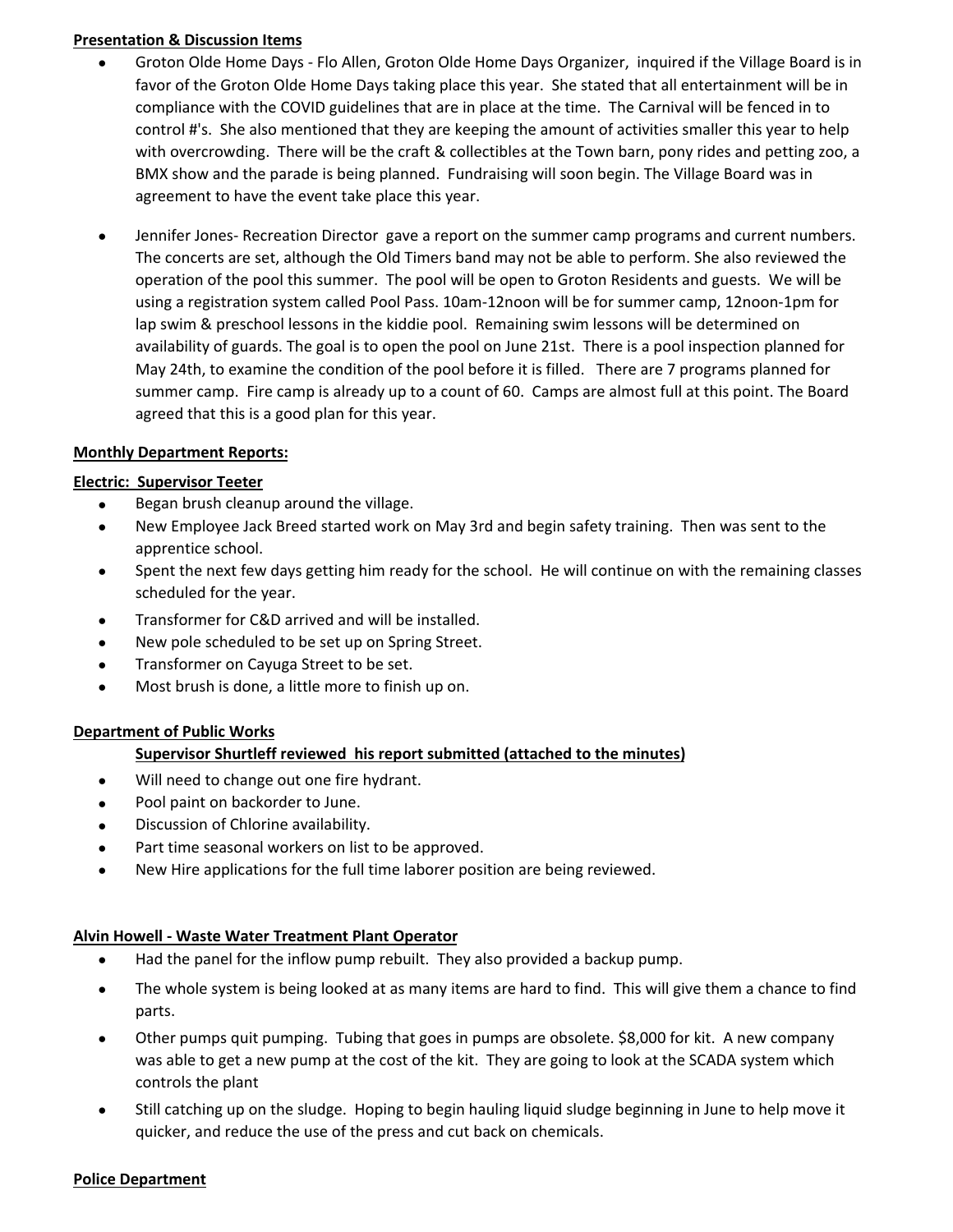## **Lt. Troy Boice Reported**

- $\bullet$ Will be updating the computers, still comparing. The County upgraded their software, so our computers are out of date.
- $\bullet$ Groton Olde Home Days ‐ After some complaints, it was decided to not allow the side‐by‐sides at the event. Only allowable will be the Fire Department and used for emergency use only.
- $\bullet$ Discussion on email received from Mr. Walraven, Plastisol concerning the truck bodies that were left behind 22 months ago. Lt. Boice responded that due to the length of time this would be up to the new owner.

### **Public Hearing**

7:36pm The regular meeting was temporarily suspended and Mayor Neville opened the Public Hearing on Local Law #2 Amending Chater 5 of the Code of the Village of Groton " Accounting Procedures".

Clerk Niswender read the Notice of Public Hearing.

Clerk Niswender reviewed the changes in the policy.

No Public Comments

7:40pm Trustee Holl made a motion to close the Public Hearing, seconded by Trustee Morey, carried.

Trustee Morey made a motion to adopt Local Law #2 Amending Chapter 5 of the Code of the Village of Groton " Accounting Procedures", and upon roll call:

#### All Those in Favor:

| "aye" | <b>Trustee Conger</b>  |
|-------|------------------------|
| "aye" | <b>Trustee Morey</b>   |
| "aye" | <b>Trustee Walpole</b> |
| "aye" | <b>Trustee Holl</b>    |
| "aye" | <b>Mayor Neville</b>   |

The resolution was duly declared adopted. (Type II Action under SEQR.)

### **Fire Dept Chief Ben Nelson reported:**

- $\bullet$ Burn ban is over.
- $\bullet$ New ambulance should arrive by the end of the month.
- $\bullet$ Fireworks will be held in the Town, no Village permit required. More advertising will be done. They will be held July 2nd ‐ no rain date.
- $\bullet$ Fire Camp will be held for 3 days this year. The camp will be held July 12‐14 6pm ‐ 8pm. Come lend a hand, bring your crocks. Lots of water!
- $\bullet$ Groton Olde Home Days = the Frie Department will be offering food at the Legion and planning the parade. August 26‐28.
- $\bullet$ Jennifer Jones recommended an ariel map for Fireworks. Ben will look into it.

### **Code Officer Andersen Reported:**

- $\bullet$ Sent out several letters on lawn mowing. Many are not mowing the patch between the sidewalk and the street, which is the homeowner responsibility as well.
- $\bullet$ Rich Uhl's property sold off Elm St. Complaints of the bees from Beekeeping hives. We need to look at what we want to do with this as there is no current local law. This will also be brought up at the Planning Board meeting.
- $\bullet$ C&D industries ‐ They have a buyer for their old place, they were checking on if they can continue the same type of use. The Board agreed that if it was a similar type business that it would be allowed.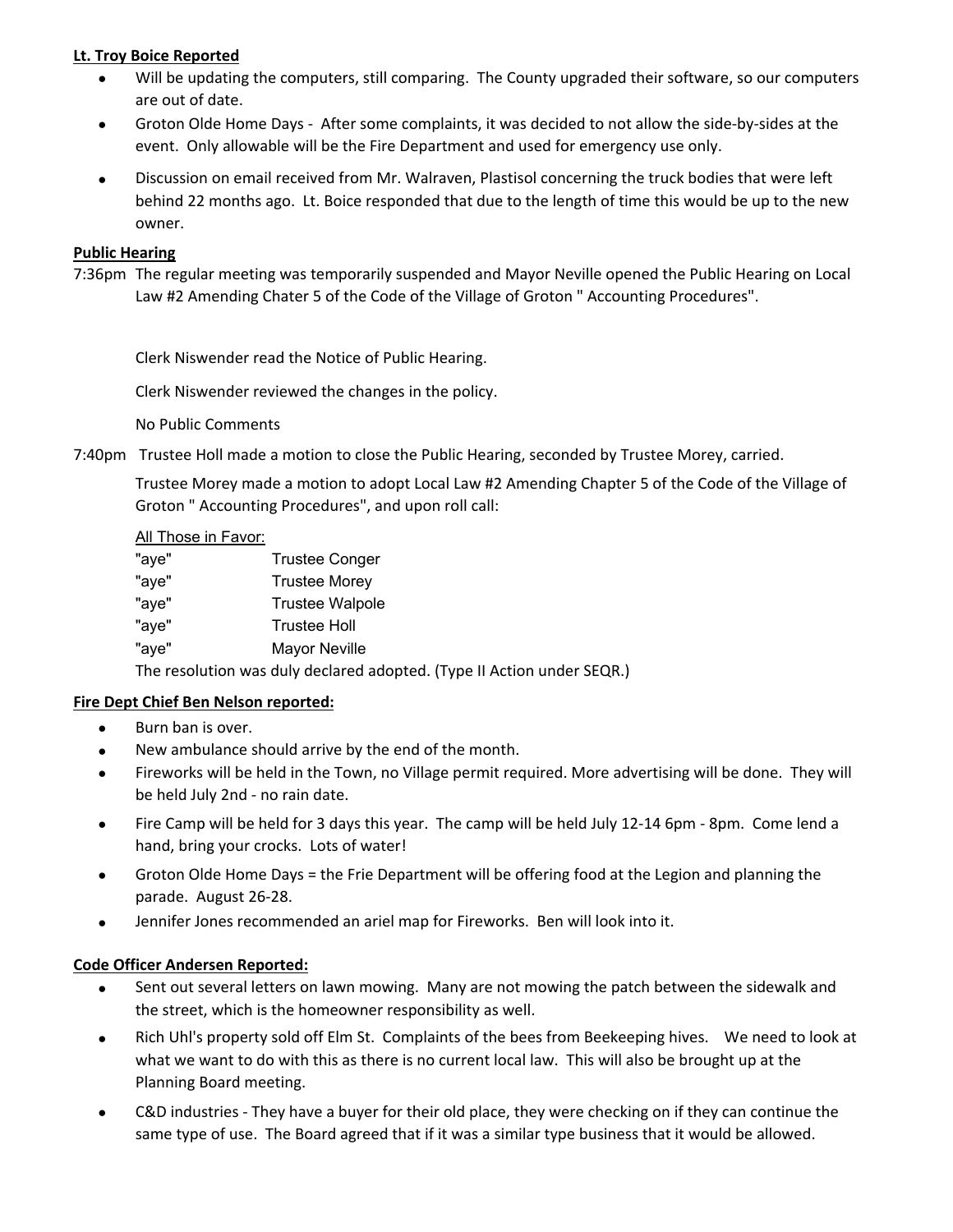- $\bullet$ Jeff Toolan called and wants a walk‐through of the Hotel as he wants to open it up as an Airbnb. Mike contacted the State and as long as he is living there it can be classified as an Airbnb. Mike will do a walk through.
- $\bullet$ 123 Hillcrest - Taking them to court as it has been several years and they are not responding to any of the several letters sent.
- $\bullet$ 302 West Cortland St - have been dealing with for over 11 years. Mike will be setting up a court time if not complied by Friday.
- $\bullet$ A concern on S. Main Street about landscaping business and whether he sis doing business out of his home. Mike has asked him to clean it up.
- $\bullet$ The renters in the trailer next door will be moving, an order of remedy was sent.
- $\bullet$ Trustee Holl asked about chickens, no problem, just curious. Mike responded, Chickens ok, ‐ no free range, no roosters, must be kept clean and sanitary, no odor.
- $\bullet$ Mayor Neville inquired on the status of the court appearance for the trash problem. Officer Pinnette and the attorneys were there as well. The Judge will be making his decision at a later date. Clerk Niswender mentioned that there was a FOIL request done concerning this today.

### **Groton Youth Commission**

Trustee Conger reported the GYS April Report from Nick Wager (attached to these minutes)

## **Action Items**

- $\bullet$ Trustee Walpole made a motion to adopt a resolution authorizing the Mayor to sign the 2021 Tax Warrant for \$885,524,87 with water relevies of ‐0‐ (due to bill signed) sewer relevies of \$21,374.72 and unpaid charges of \$40.00, seconded by Trustee Morey, all in favor, carried.
- $\bullet$ Trustee Conger made a motion for approval of Groton Fire (\$137,500) and Ambulance (\$137,500) Service Contracts, seconded by Trustee Holl, all in favor, carried.
- $\bullet$ Discussion on Groton Fire Department Fireworks Permit. As the Fire department will be hosting the Fireworks outside the Village this year, no permit will be issued from the Village.
- $\bullet$ A discussion followed on Groton School Prom Fireworks Permit request. Trustee Holl made a motion to approve Groton School Prom Fireworks Permit, seconded by Trustee Morey, all in favor, carried.
- $\bullet$ A list of summer, seasonal and temporary staff was reviewed . (the list is attached to the minutes) Mayor Neville appointed all positions on the list.
- $\bullet$ Trustee Conger made a motion to have the Board authorize the Mayor sign the 2021 Cornell Cooperative Extension of Tompkins Youth Commission contract of \$52,332.00, seconded by Trustee Morey, all in favor, carried.
- $\bullet$ Trustee Conger made a motion to have the Board authorize the Mayor to sign CDBG Project #487PR49‐ 15 closeout, seconded by Trustee Walpole, all in favor, carried.
- $\bullet$ Trustee Conger made a motion to approve registration for GFOA Virtual Conference, seconded by Trustee Morey, all in favor, carried.